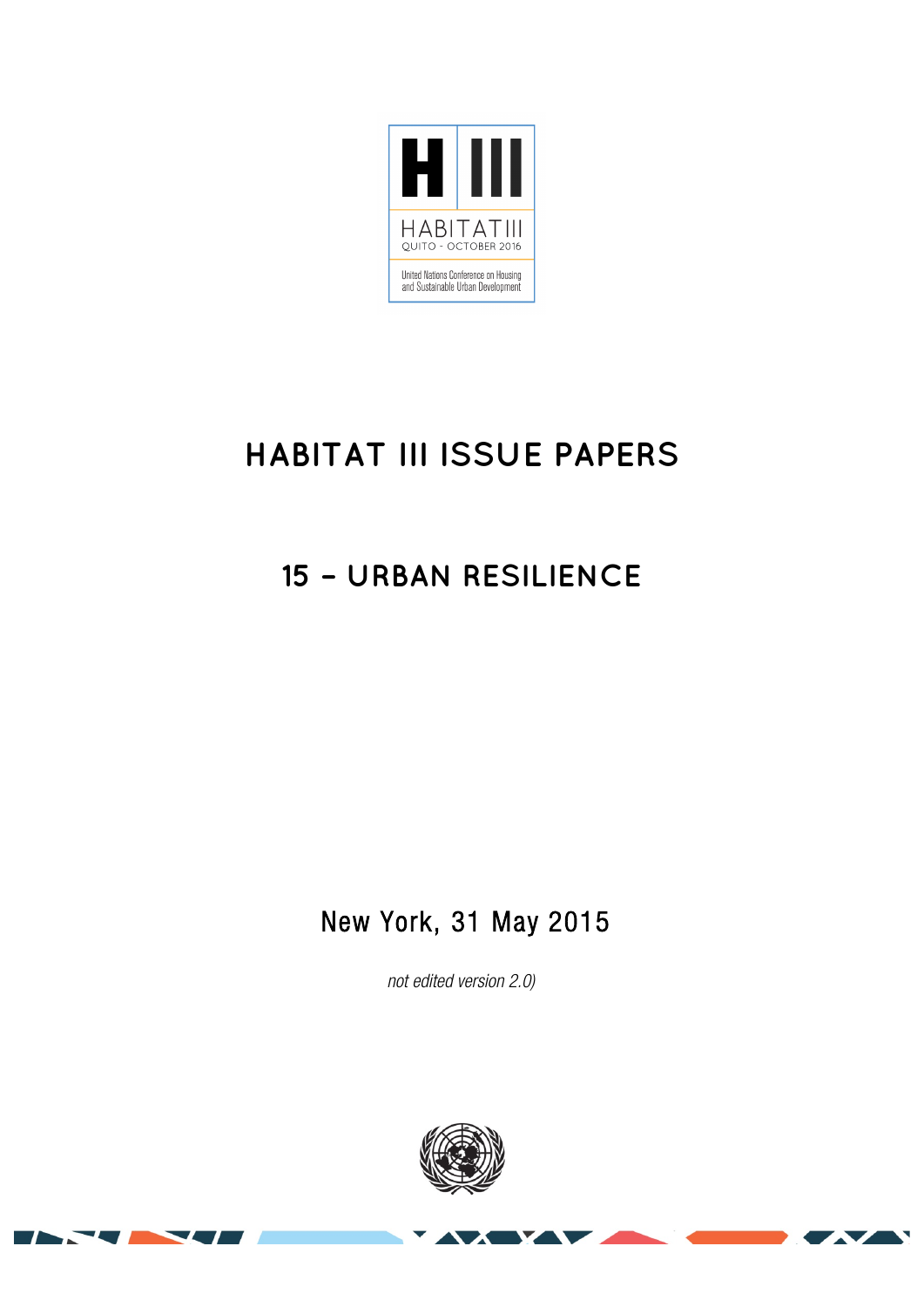

## ISSUE PAPER ON URBAN RESILIENCE

#### KEY WORDS

Resilience, hazards, vulnerability, risk, resource efficiency, urban resilience, climate change, ecosystems, natural resources, disaster risk reduction, shocks, stresses, finance, urban planning, governance

### PURPOSE OF THE PAPER

This issue paper aims to contribute to the goals of the New Urban Agenda by improving understanding of the drivers of urban resilience, enable a city system to withstand and recover quickly from multiple and varied shocks and stresses, and improve its performance over time. In the context of Area 5, resilience provides an overarching framework to address the risks and realize the opportunities associated with the rising incidence and costs of urban disasters, the current and anticipated impacts of climate change, and the protection of critical ecosystem services and natural resources.

Because resilience thinking encourages a holistic view of an urban system—one that seeks to understand the interconnected nature of a city's spatial plan, physical assets, functions, and socio-economic dimensions—it is the recommendation of the authors that resilience also inform discussions across other thematic areas and issue papers, particularly urban economy and spatial development (see issue papers under Area 3).

### MAIN CONCEPTS

The concept of resilience is both aspirational and operational. In recent years, resilience has emerged as a central theme of urban development serving as the basis for a wide range of strategic interventions and investments among the world's leading development institutions, and, increasingly, within the humanitarian community. Resilience concentrates on how individuals, communities and business not only cope in the face of multiple shocks and stresses, but also realize opportunities for transformational development.

In this way, resilience is a quality of sustainable urban development, as much as a driver of development itself. Resilience at city level recognises the urban area as a dynamic and complex system that must continually adapt to various challenges in an integrated and holistic manner. The "urban system" can be understood across functional (e.g. municipal revenue generation), organizational (e.g. governance and leadership), physical (e.g. infrastructure), and spatial (e.g. urban plans and designs) scales (see figure1).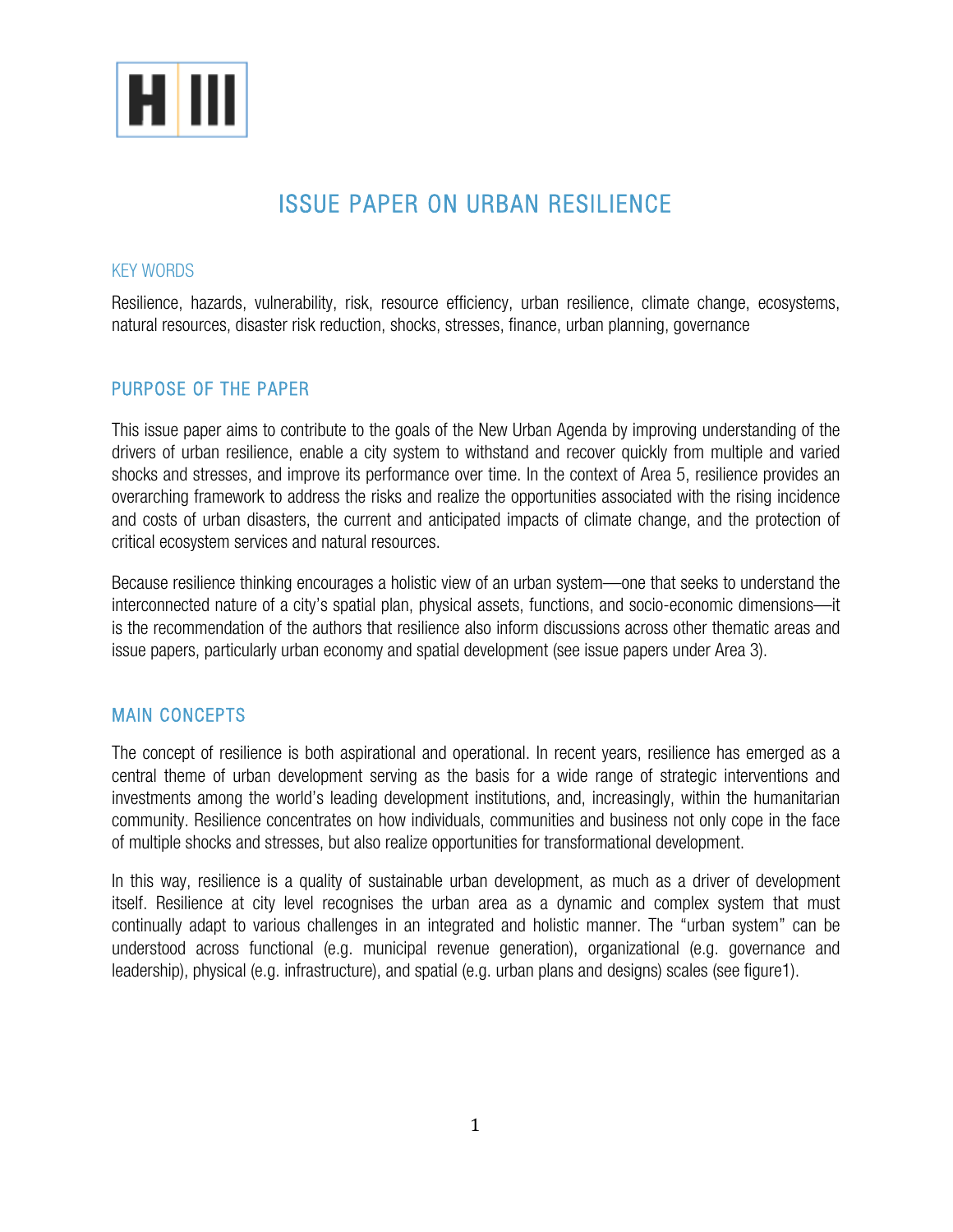



Source: UN-Habitat

Each part of the system has an inherent reliance on the other. In both developed and developing countries, cities are vulnerable to the disruption or breakdown of individual or multiple parts of the urban system, be it economic downturns, social upheaval, epidemics, or a failure of governance to prepare for and manage weaknesses in the system. Resilience strategies call for an understanding of this inherent relationship, with the view that cities cannot be resilient in isolation.

For example, city level actions that build resilience to a particular threat such as flooding by moving residential developments to safer areas should use the opportunity to address other stresses (e.g. inequality). Development strategies that only focus on one sector or challenge, well-intentioned though they may be, could miss opportunities to positively transform a city, and possibly trigger new threats as a result. A residential development that is protected from floods, but does not provide affordable housing, or leaves people disconnected from livelihoods, may inflame social tensions and contribute to a cycle of poverty and risk generation. During the 2011 Thailand floods, for example, 73 percent of low-income households in Bangkok were affected compared to only 21 percent of the total city population (UNISDR, 2013).

#### Building Resilience

As more people and assets are concentrated in cities, there is an increasingly complex array of shocks and stresses that can influence, negatively or positively, on resilience (see figure 2). Broadly speaking, the factors that influence a city's resilience include the range and severity of hazards; the risk to lives and property; the vulnerability and exposure of human, social, and environmental systems, and; the degree of preparedness of both physical and governance systems to any shock or stress.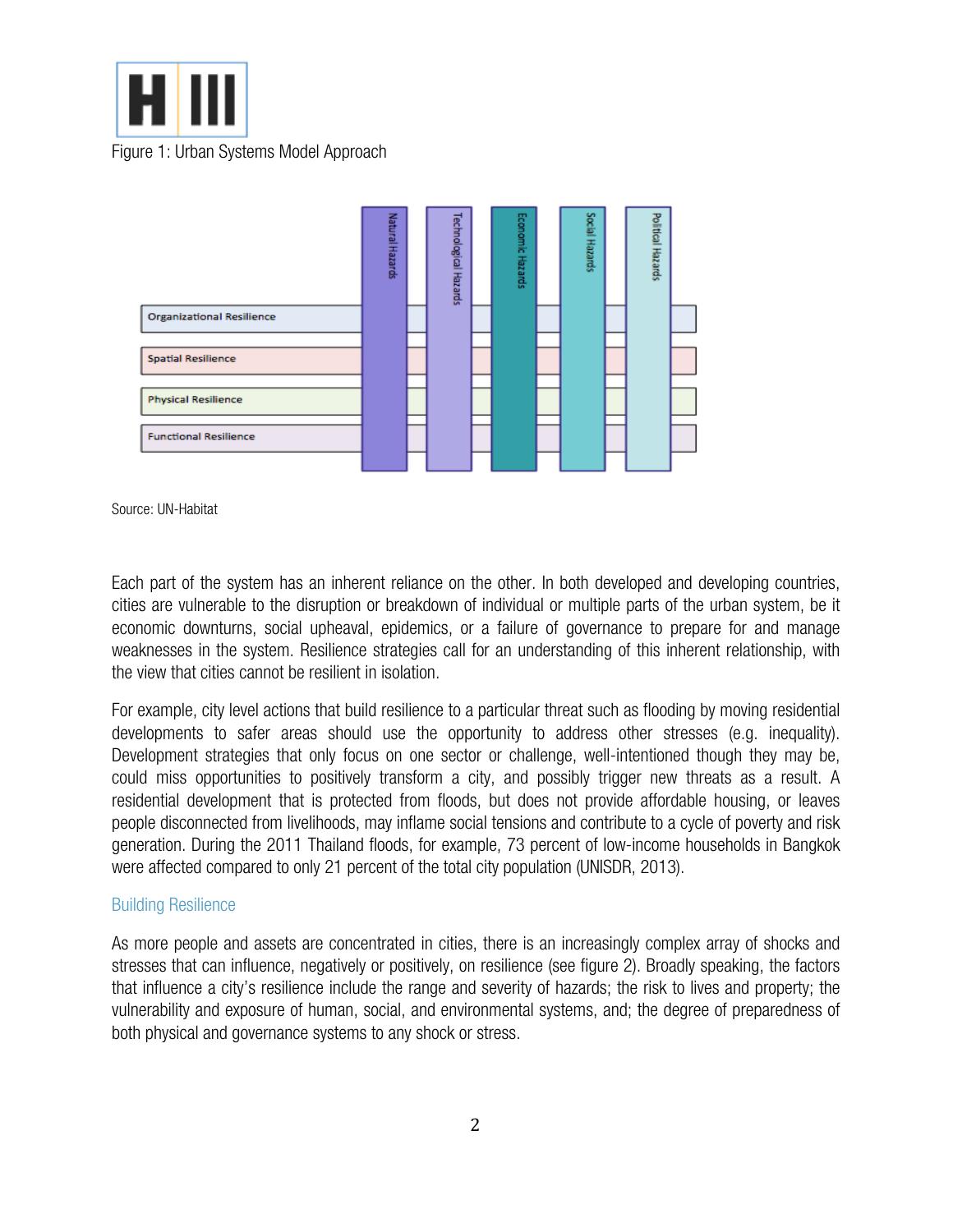

Figure 2: Classification of Urban Hazards (Shocks and Stresses)

| <b>Natural</b>                                                                                                                                                            | Technological                                                                                                                                                                                                               | Socio-economic-political-<br>cultural Crises                                                                                                                                                                                                           |
|---------------------------------------------------------------------------------------------------------------------------------------------------------------------------|-----------------------------------------------------------------------------------------------------------------------------------------------------------------------------------------------------------------------------|--------------------------------------------------------------------------------------------------------------------------------------------------------------------------------------------------------------------------------------------------------|
| • Epidemic and Pandemic<br>• Insect Infestation<br>• Drought<br>• Extreme Temperature<br>• Wildfire<br>• Earthquake<br>• Mass Movement<br>• Volcano<br>• Flood<br>• Storm | • Chemical Spill<br>• Collapse<br>• Explosion<br>• Fire<br>• Gas Leak<br>• Oil Spill<br>• Poisoning<br>• Radiation<br>• Transport Accident<br>· Systems breakdown<br>(e.g., Water, Energy, ICT,<br>Health, Education, etc.) | • Housing Crisis<br>• Energy Crisis<br>• Food Crisis<br>• Water Crisis<br>• Terrorism<br>• Massacre<br>• Social Conflict<br>• Economic Crisis<br>• Business Discontinuity<br>• Excessive Unemployment<br>• War<br>• Political Conflict<br>• Corruption |

Source: World Bank, 2014, Adapted from UN-Habitat's City Resilience Profiling Tool (CRPT), which is based on the classification of hazards by EM-DAT and PreventionWeb.

The concept of resilience has evolved steadily over the years. The study of ecology, and analyses of how shocks and disturbances affect ecosystems, has informed the application of resilience thinking in the other systems. Likewise, the field of disaster risk reduction effectively expanded focus from preparing for a disaster event to a wider perspective that considers how development decisions can affect exposure and vulnerability to multiple hazards over time and how, importantly, measures can be taken to reduce losses and build resilience.

Renewed attention to resilience, particularly urban resilience, has brought a number of significant advances. It encourages attention to a wider range of shocks and stresses and seeks to understand how these affect urban systems. It also seeks to leverage knowledge of risk, exposure and vulnerability in order to identify opportunities for transformational development.

Shocks and stresses stemming from environmental conditions affect city resilience through several recognizable pathways. Ecosystem degradation, or loss of ecosystem services in the wider territory, can have direct effects on urban resilience – consider, for example, the connection between ecosystem degradation in watersheds or wetlands and urban flooding or water quality. Pollution introduces other stresses that undermine the resilience of urban systems, particularly where health is affected.

Resource scarcity presents yet another source of stress. Though, with the exception of water, the most direct impacts of resource scarcity may not be felt immediately within the city limits, unsustainable patterns of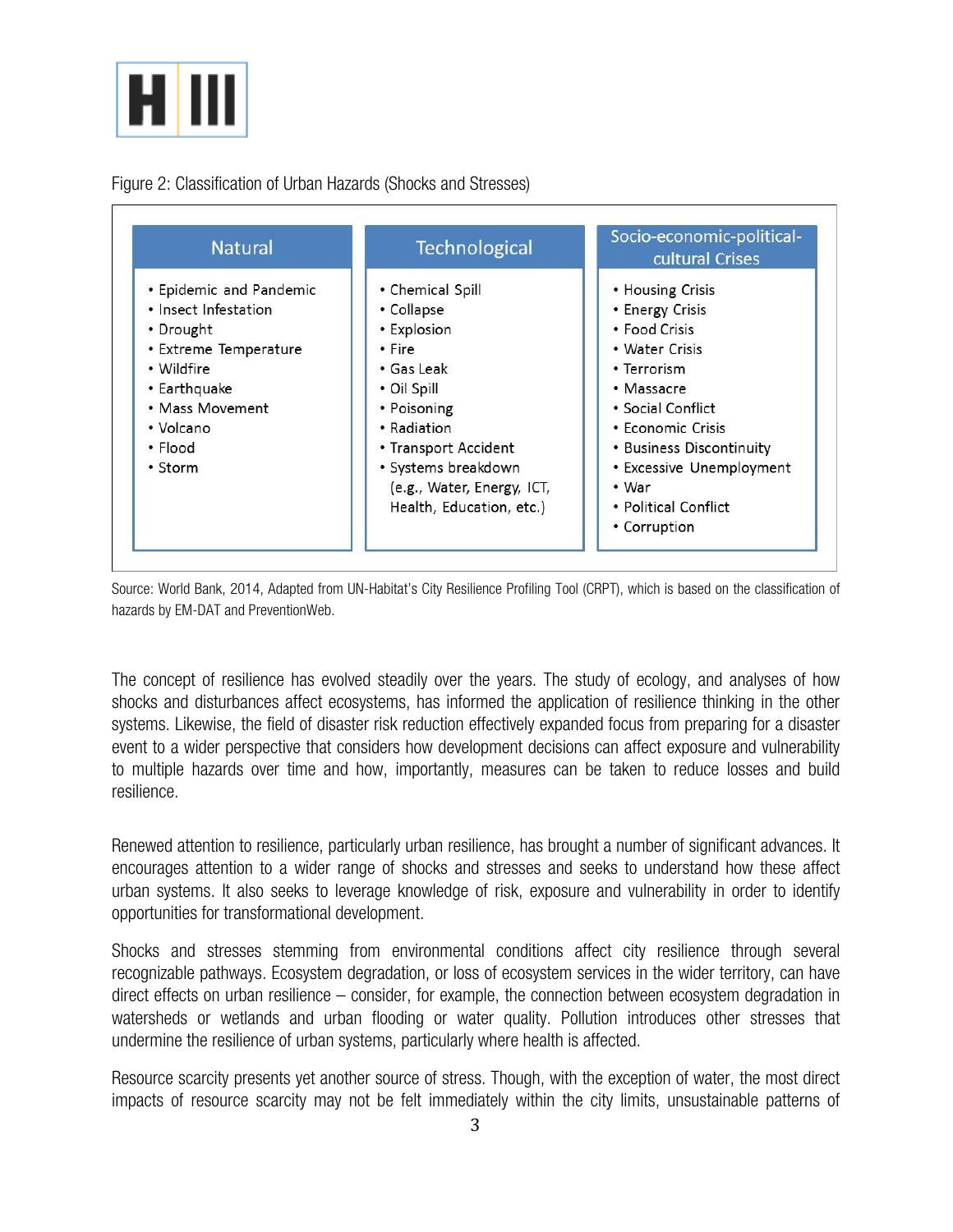

production and consumption are a source of accumulating stress in cities. Many of the possible interventions that relieve environmental stresses and build resilience through ecosystem management, resource efficiency, and related measures are explored in more details in Issue Paper 16.

Acute shocks combined with endogenous stresses such as joblessness, particularly among youth populations, can both impede and reverse development. The impacts of disasters often exacerbate existing socioeconomic and environmental weaknesses in the urban system. The combination of shocks and recurrent or protracted stresses can push vulnerable populations into poverty keep them there (World Development Report, 2014).

Building resilience requires not only an understanding of the risk and immediate impacts of a shock on the affected area, but also the cascading consequences that can have deep and long-lasting impacts across communities, financial systems, and geographic borders. Consider, for instance, the far-reaching, long-term impacts of the Great East Japan earthquake and the tsunami of 2011 on global supply chains and the nuclear energy industry.

#### Resilience in the New Urban Agenda

The three pillars of the New Urban Agenda--urban planning, urban legislation and municipal finance—provide a helpful framework for understanding resilience in an urban context.

Without good urban planning, poor and counterproductive investments may replace otherwise profitable and sustainable ones. Without good governance and legislation, the investment landscape is more uncertain and good plans are harder to see through and enforce. Without finance, even the best-laid plans will never come to fruition and could ignore the longer-term impacts from climate change on more immediate investment decisions, causing a vicious cycle of risk generation.

In terms of planning, resilience strategies can support a positive model of urbanization that is compact, connected, integrated and inclusive, by promoting risk-informed decisions that are tested against multiple stresses and have the greatest impact to the majority of the people. In Santa Fe, Argentina the municipal government used the threat of perennial flooding to create an integrated 'resilience action plan' that redirected development to safer zones, and used the opportunity to make other improvements, such as connecting communities to transport networks.

Many cities around the world are employing resilience strategies to redress social, economic and environmental imbalances that are legacies of past conflict, or a result of current conditions. Johannesburg's 'Corridors of Freedom' project is using the lines drawn under apartheid to make significant improvements to the city's urban plan and transport networks.

Current urban development patterns and the accumulation of risk in urban areas in fragile states are a particular concern. The pace of urban growth in these areas as a result of rural-urban in-migration and conflict is exacerbating vulnerabilities and bringing more pressure to bear on urban basic services, social cohesion, and the capacity of public institutions to respond to people's needs. Because migrants often settle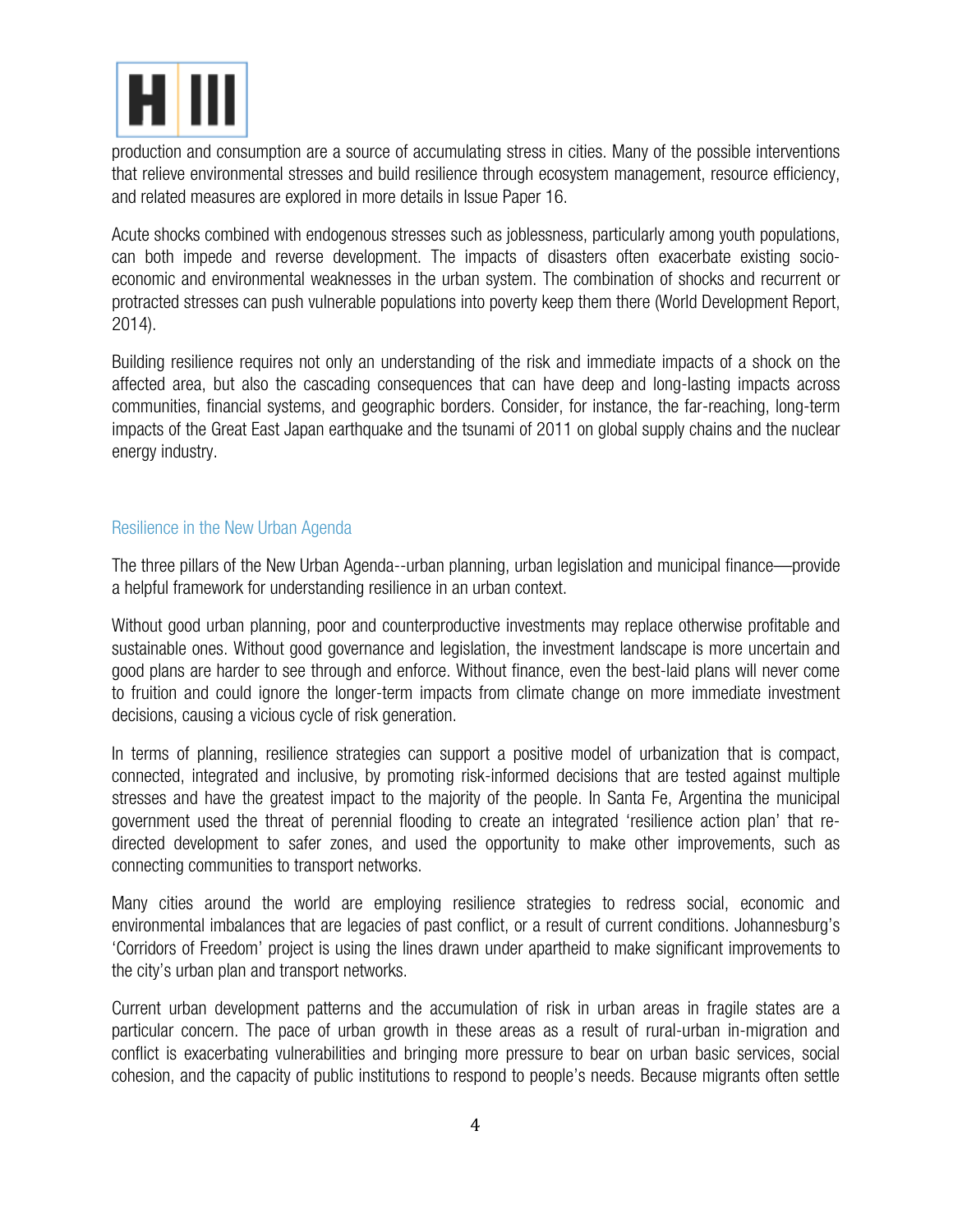

in slums that are especially vulnerable to natural and human-made shocks, including climate change, there is a threat of further instability and displacement in these areas (see Issue Paper 2).

Resilience thinking is also helping urban planners, local governments and businesses think about the interconnected nature of urban planning on social, economic and environmental levels. For example, resilience helps make the linkages between how urbanization that results in sprawl not only disconnects residential areas from sources of livelihoods, but can also perpetuate a reliance on high-emission, fossil fuel-generated energy and transport systems. Likewise, poorly planned cities also exacerbate pressure on natural resources and ecosystems that act as climate change mitigation instruments and physical buffers to climactic events, and contribute to land degradation (see Issue Papers 16 & 17). Awareness of the inter-connected nature of risk and opportunities for transformation help municipal leaders and investors make more informed and sustainable policy and investment decisions. The opportunity that exists to connect all of these elements for the benefit of the city is particularly compelling given the fact that 60 per cent of the area expected to be urbanized by 2030 remains to be built (see Issue Paper 18).

A resilient approach to development can also improve governance challenges by highlighting the link between the breakdown of regulatory functions in urban areas, particularly across the developing world, and the creation of vulnerabilities to natural and other hazards. Corruption or lack of interest in building code enforcement and broader compliance strategies can be associated with some of the worst disasters in modern times. Before the 1999 earthquake in Turkey that killed 17,000 people, 65% of apartment blocks in Istanbul and other cities had been built in violation of local housing codes. By contrast, the 8.2-magnitude earthquake off the coast of Chile in April in 2014, and the subsequent aftershocks, highlighted the benefits of investing in preparedness and risk mitigation associated with seismic hazards. The enforcement of strict building codes is credited with the very low numbers of deaths, as buildings and infrastructure held, while the evacuation of over 900,000 people from the coast, following a tsunami warning, illustrate the benefits of investing in public awareness and early warning systems.

Resilience is also playing a more important role in finance decisions that ultimately affect the form and function of the city. For example, where the International Finance Corporation (IFC) of the World Bank has previously factored climate change risks into its investment decisions, it is now aiming to screen certain largescale infrastructure projects through a much broader resilience lens. A separate initiative led by the World Bank and the Medellin Collaboration on Urban Resilience is aiming to understand how this broader approach to resilience is not only influencing investment decisions, but also driving innovations in urban finance.

## FIGURES AND KEY FACTS

- Poor households tend to be less resilient than wealthier ones. In a study of the January 2010 Haiti earthquake wealthy households were found to be the ones able to recover more quickly while poor households were more heavily dependent on temporary jobs and were prone to reduced consumption or pulling children out of school (Overseas Development Institute, 2013).
- A recent risk analysis of 616 major metropolitan areas, comprising 1.7 billion people, or nearly 25% of the world's total population and approximately half of the global GDP found that flood risk threatens more people than any other natural hazard. River flooding poses a threat to over 379 million urban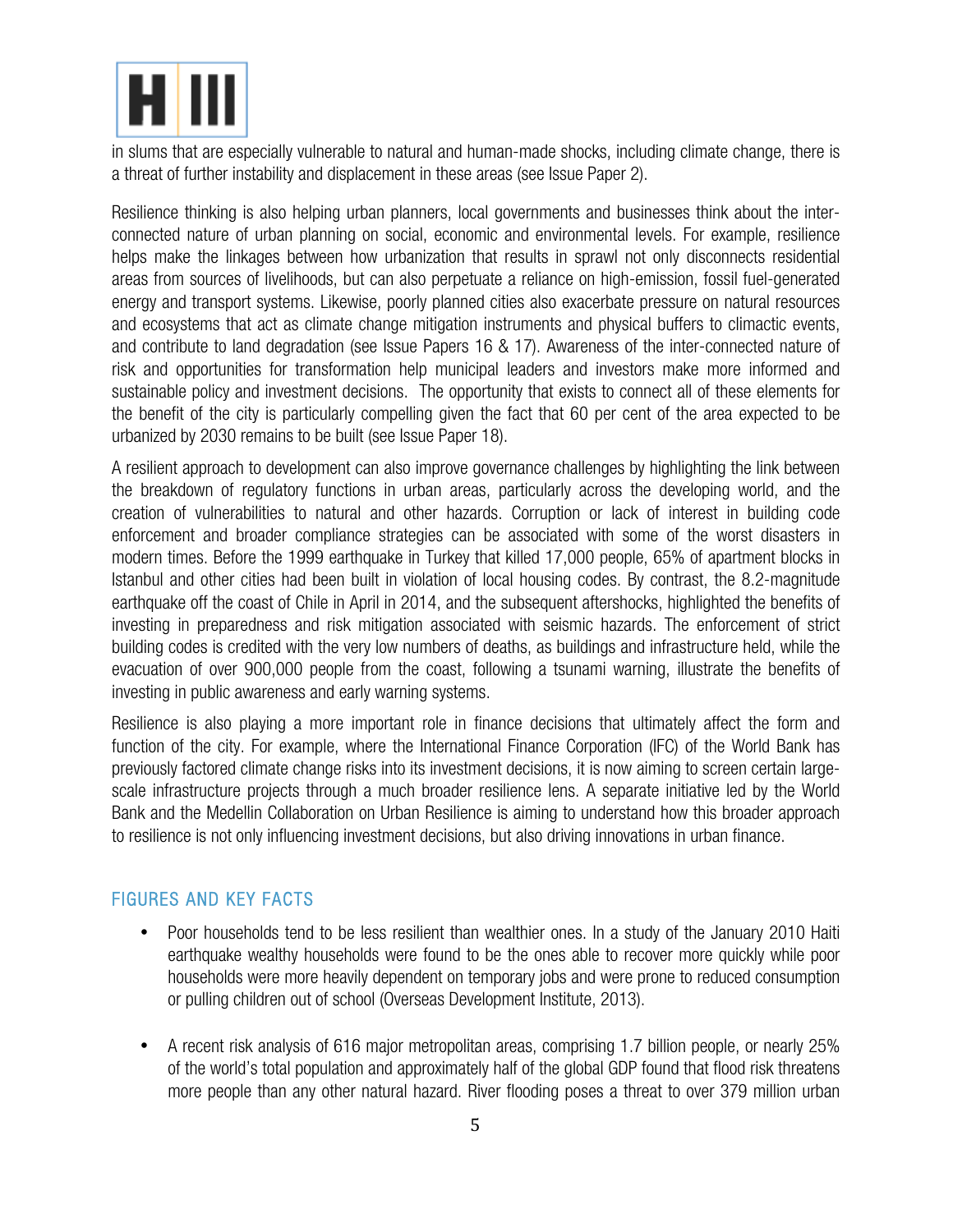

residents, with earthquake and strong winds potentially affecting 283 million and 157 million respectively (Hausmann, 2013).

- Thirteen of the most populated cities in the world are coastal trading hubs that are vital in global supply chains. Many of these are exposed to flooding and storms. The estimated exposure of economic assets is expected to increase between 2005 and 2070 from USD416 billion to USD 3,513 billion in Miami, USD8 billion to USD544 billion in Dhaka and USD 84 billion to USD 3,557 billion in Guangzhou (Global Assessment Report, 2013).
- A sizable gap between investments in disaster resilience and conventional crisis response spending (see figure 3). According to some estimates for every \$100 spent in development aid, just 40 cents has been invested in reducing the impact of disasters. At the same time, disaster losses in developing nations amount to \$862 billion (a considerably under-estimate) – equivalent in value to one-third of all international development aid.
- By 2020, nearly 1.5 billion people in the developing world will live in slums (UN-Habitat). Because these are often built in highly exposed areas, such as coastal zones and floodplains, and the infrastructure is generally of low quality, the vulnerability of these populations to the effects of climate change is increased by an order of magnitude (World Bank sponsored report, Turn Down the Heat: Climate Extremes, Regional Impacts, and the Case for Resilience).
- Some 15% of the world population lives in fragile and conflict-affected countries. This same population comprises one-third of people living in extreme poverty.1 By 2050, it is expected that more than half (56%) of those living in fragile states will reside in cities.

Figure 3: Share of ODA on disaster response vs. resilience (USD\$)



Source: GFDRR Managing Disaster Risks for a Resilient Future: A Strategy for the Global Facility for Disaster Reduction and Recovery 2013-2015

 

 $<sup>1</sup>$  World Bank inputs to the post-2015 HFA, 2014</sup>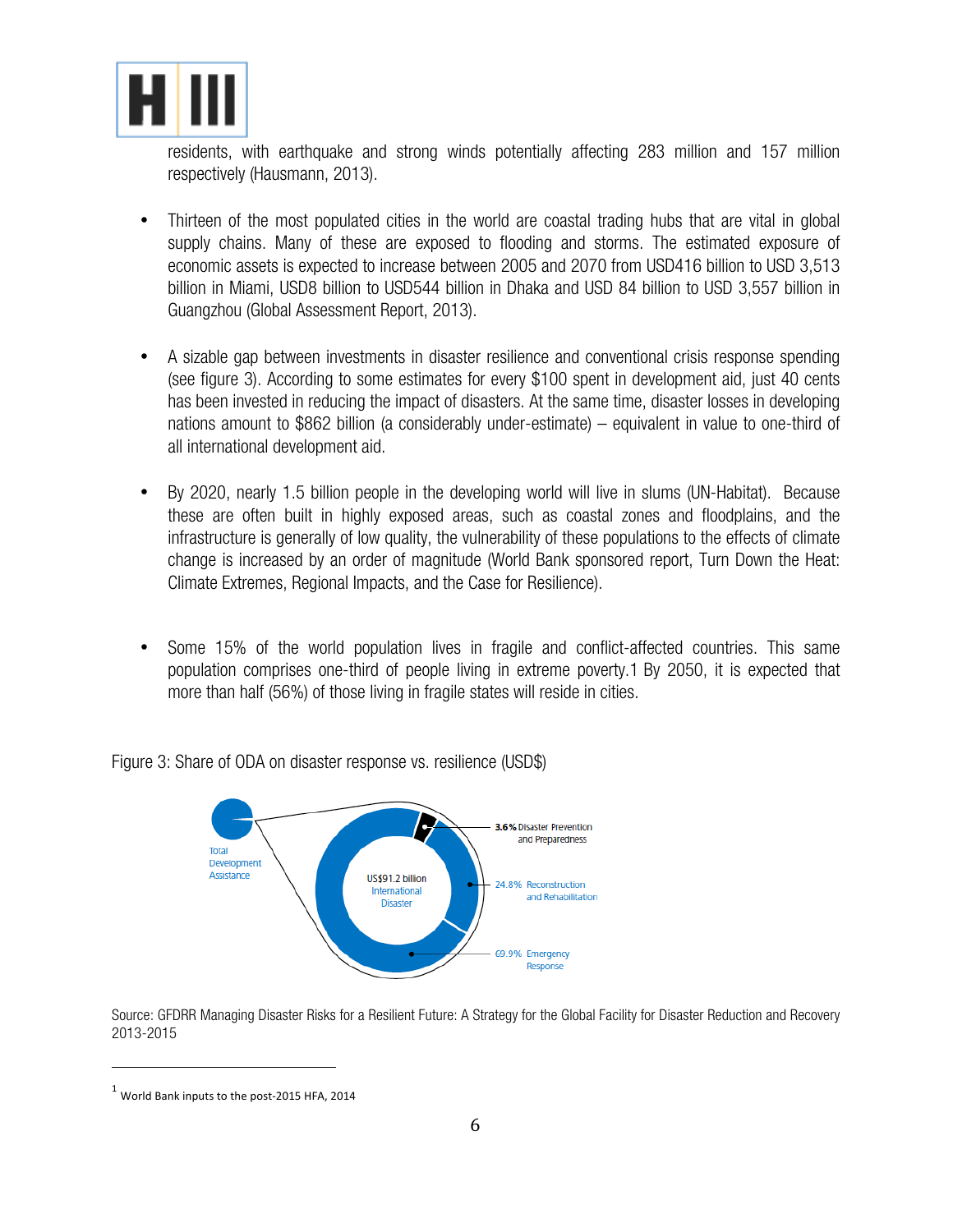

#### ISSUE SUMMARY

Significant progress has been made in knowledge, policy, partner engagement and operations for supporting resilience with a number of mechanisms in place to facilitate further action.

Understanding of the interconnected nature of risk and how it affects urban systems has advanced considerably in recent years and several efforts ae underway to harmonize metrics and indicators for urban resilience and ensure that they are both useful to local governments and aligned to national and international processes.

A number of tools and methodologies are already available to help cities evaluate their vulnerability and 'test' their resilience to a variety of shocks and stresses. These, together with examples of good practice, are increasingly available online (see section on established platforms). Improving the tools and knowledge base, as well as mechanisms for sharing experience between cities remains a priority for many partners.

Risk information, including data on vulnerability and exposure to shocks and stressors is essential for building resilience. Disaster loss data, risk assessments and climate change projections, for instance, are fundamental tools for guiding plans and investments and identifying opportunities for transformative action. Though recognized as a global priority, these are not yet universally available in all cities.

In this context, knowledge and tools for building resilience to disasters are the most advanced. Greater investments in understanding the causes and consequences of other shocks and stressors, such as those related to environment and conflict, are urgently needed.

At the global scale, governments continue to actively discuss resilience in the context of international agreements including the UNFCCC, the Sustainable Development Goals and Financing for Development. Dialogues led to new commitments in building resilience to disasters when the Sendai Framework for Disaster Risk Reduction was agreed by 185 countries in March 2015. The agreement set out seven global targets aimed at reducing the loss of lives, livelihood and economic assets (among others) and includes targets focused on local action. Critically, the Sendai Framework emphasizes efforts to prevent the creation of disaster risk and introduces four priorities for action that include specific measures for building resilience in urban areas.

Many national policies address resilience to disaster risk and are increasingly integrated with climate change policies, further attention to harmonizing these with related policies that consider resilience in the context of other stressors remains a gap. This is the case at the local level as well, though efforts are underway by city governments and partners to address this need.

Building resilience demands a whole-of-society approach, especially in cities, where the key sectors of local government must be fully engaged and coordinated. Private sector, the scientific and technical community and community actors (including women, youth and persons living with disabilities among others) are increasingly involved in building urban resilience. Efforts to pro-actively engage expertise in issues of economics, environment, health and related areas will help to ensure that resilience building efforts are holistic.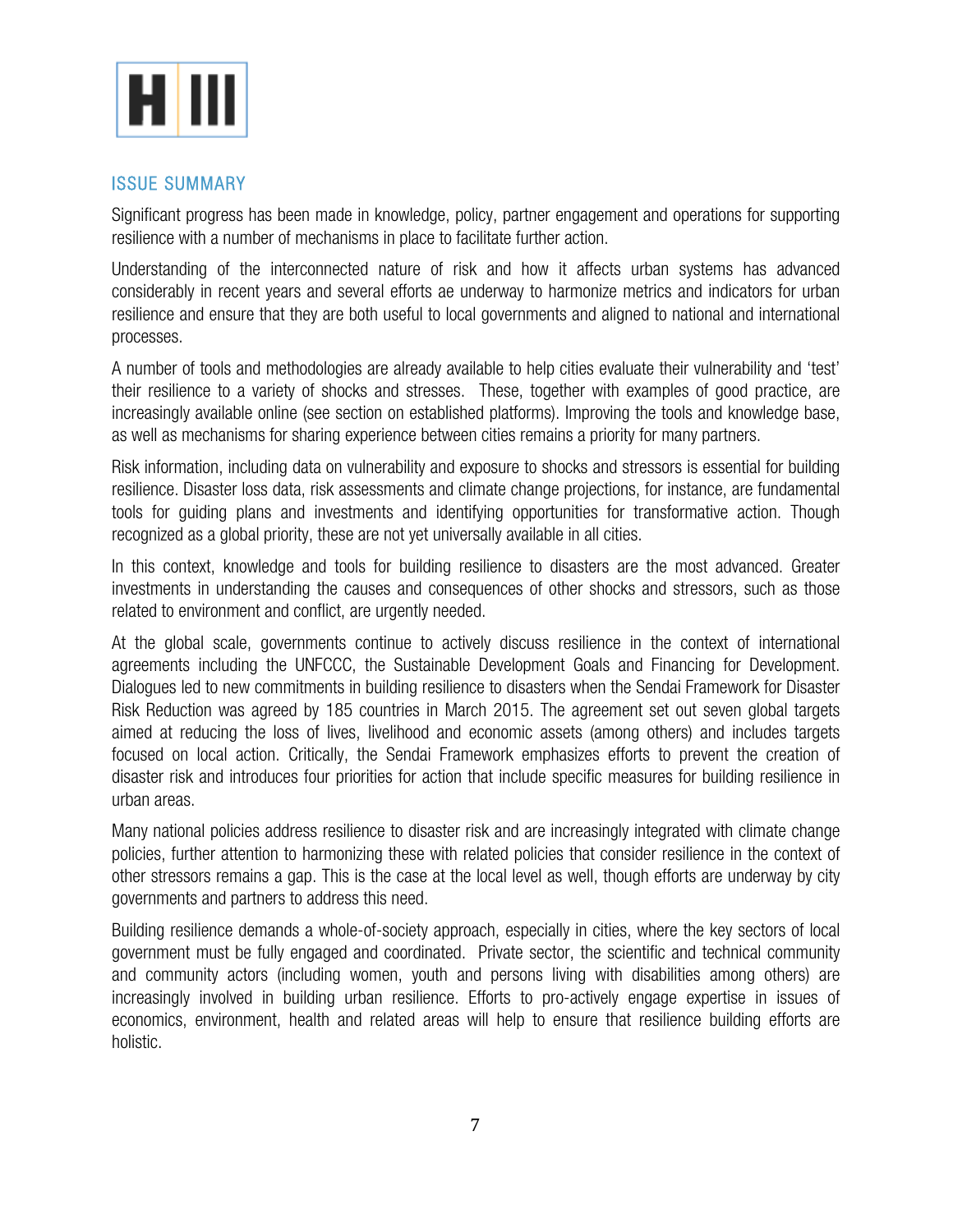

The pillars of the New Urban Agenda provide guidance on how to operationalize a resilience agenda by providing a positive role for urbanization, one that connects the physical, social, environmental and economic elements of a city.

## KEY DRIVERS FOR ACTION

- Leveraging city planning instruments to reduce existing risk and prevent creation of new risks and at the same time prepare for climate and disaster risk, including through:
	- $\circ$  Strengthening technical and scientific capacity to capitalize on and consolidate existing knowledge;
	- o Building the knowledge of government officials at all levels, civil society, communities and volunteers, as well as the private sector, through sharing experiences, lessons learned, good practices and training and education;
	- o Developing mechanisms to allow for the monitoring, assessment, and reporting on the progress towards building urban resilience
- Developing or improving existing policies (including National Urban Policies) that promote compact, socially inclusive, better integrated and connected cities, which foster sustainable urban development, including through:
	- $\circ$  Clearly defining roles and responsibilities and mechanisms to improve coordination among all relevant actors, emphasizing the need to empowering local authorities and local communities with appropriate resources, incentives and decision-making responsibilities;
	- o Developing instruments and mechanisms that enable enforcement of policies and regulatory frameworks
- Developing mechanisms/instruments to promote coherence across systems, sectors and organizations related to their policies, plans, programs, processes and investments in urban resilience, including through;
	- $\circ$  Screening investments plans and programs for coherence and inclusion of urban resilience criteria
	- o Encouraging the coordination between global and regional financial institutions with a view to assessing and anticipating the potential economic and social benefits and impacts of resilient urban design;
	- o Promoting long-term investments in innovation and technology development for resilient urban design;
	- o Promoting cooperation between financial, private sector, scientific and government entities (at all levels) to develop new products and services aimed at facilitating the implementation of resilient urban designs;
	- o Reviewing cities' consumption and production patterns and the impact of these patterns to its longterm survival, incorporating knowledge on the city's present and future resource needs in planning.